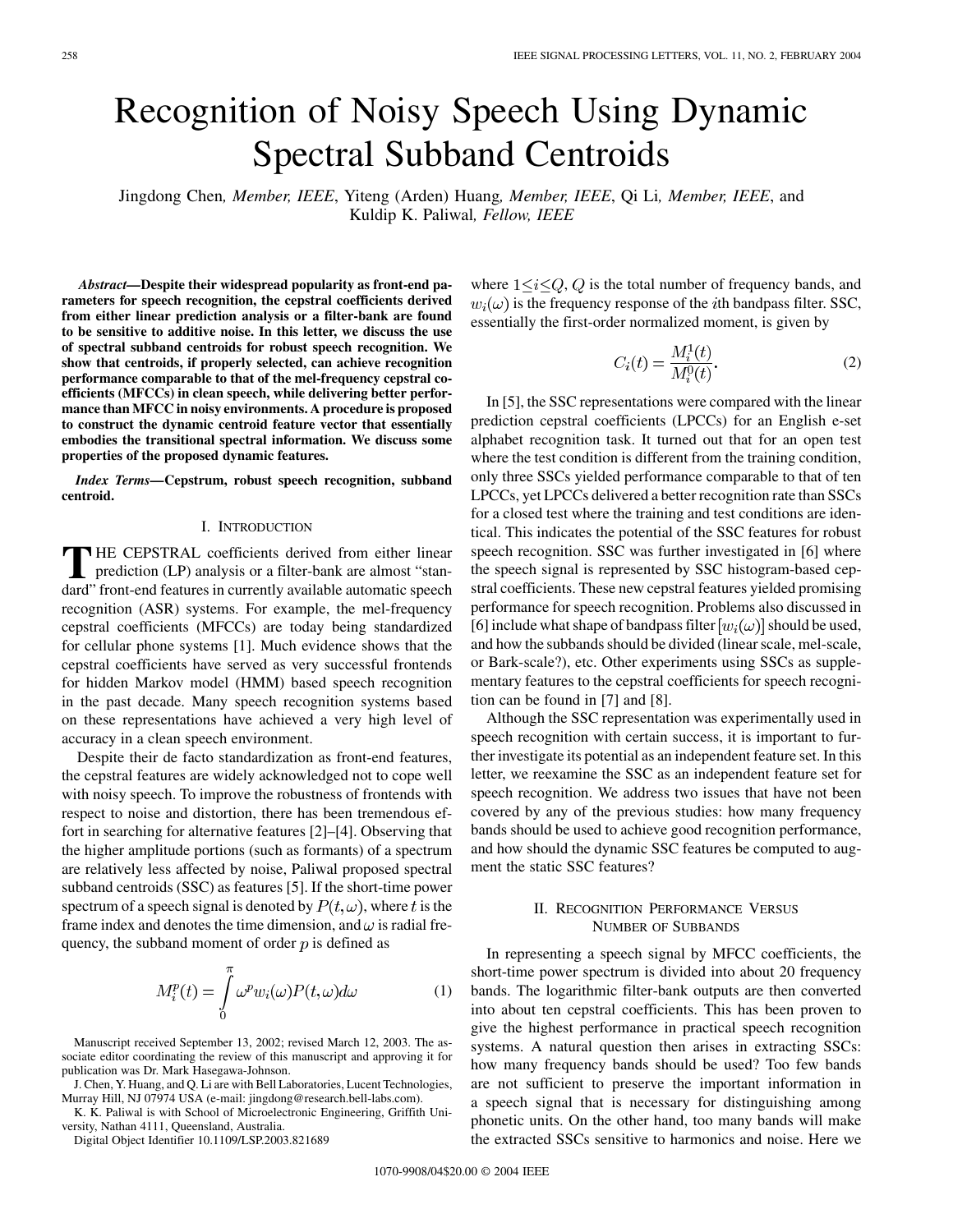

Fig. 1. Recognition performance of isolated spoken alphabet letters versus the number of subbands (without dynamic features). The short-time power spectrum is estimated using a 512-point fast Fourier transform. The frequency axis is then uniformly divided into Q subbands with 50% overlapping.

perform a group of experiments to investigate the effect of the number of frequency bands on recognition performance.

The TI46 database is used for this task, which is an isolated spoken word database that was designed and collected by Texas Instruments (TI). The database consists of speech from 16 speakers, including eight males and eight females. The vocabulary consists of ten isolated digits from "zero" to "nine," 26 isolated English alphabet letters from "a" to "z," and ten isolated words ("enter," "erase," "go," "help," "no," "rubout," "repeat," "stop," "start," "yes."). There are 26 utterances of each word from each speaker: ten of these are designated as training, and the remaining 16 are designated as testing tokens. The speech signal is digitized at a sampling rate of 12.5 kHz. In our experiments, speech from all 16 speakers was used for recognition of the 26 letters. We will subsequently call these "words" since they are spoken in isolation.

The recognition system used is an HMM-based multispeaker isolated speech recognizer. The models are left-to-right with no skip-state transition. Eight states are used for each model. A mixture of eight multivariate Gaussian distributions with diagonal covariance matrices is used for each state to approximate its probability density function. Speech is analyzed every 10 ms with a frame width of 32 ms. Speech is preemphasized and Hamming windowed.

The word error rate as a function of the number of subbands is shown in Fig. 1. For this task, we have found that MFCC outperforms LPCC, and that 12 MFCCs  $(C_0$  is neglected), which are derived from a filter-bank consisting of 24 mel-frequency triangular bandpass filters, give the highest recognition accuracy (without dynamic features). For the SSC case, it can been seen that the trend of the word error rate associated with the number of subbands is a saddle-shaped curve. In other words, as the number of subbands increases, the error rate first decreases and then increases. The lowest error rate is obtained using about 15 bands, which is almost as good as that of the MFCC features. We

TABLE I WORD ERROR RATES FOR THE MFCC AND SSC FRONTENDS. S, D, A STAND FOR STATIC, DELTA, AND ACCELERATION COEFFICIENTS, RESPECTIVELY

|      |       |       | S (12 coefficients)   S+D (24 coefficients)   S+D+A (36 coefficients) |
|------|-------|-------|-----------------------------------------------------------------------|
| MFCC | 14.9% | 8.0%  | 6.8%                                                                  |
| SSC. | 16.7% | 12.6% | $11.1\%$                                                              |

observe that for a large range, say between 10 and 20, the SSC features can yield performance comparable to that of MFCCs.

### III. DYNAMIC SPECTRAL SUBBAND CENTROIDS

It has been widely observed that temporal processing of short-time speech parameters can significantly improve speech recognition [[9\]](#page-3-0)–[\[11](#page-3-0)]. Thanks to Furui's work [[9\]](#page-3-0), a simple yet effective method to determine the dynamic (delta and acceleration) cepstral features in the vicinity of a given feature vector is popularly used in existing systems

$$
\mathbf{D}(n) = \mathbf{S}(n + \Delta) - \mathbf{S}(n - \Delta)
$$
 (3)

$$
\mathbf{A}(n) = \mathbf{D}(n+\theta) - \mathbf{D}(n-\theta) \tag{4}
$$

where  $S(n)$ ,  $D(n)$ , and  $A(n)$  stand for the static, delta, and acceleration feature vectors at time  $n$ , respectively.

Table I shows speech recognition results for MFCCs, and together with their dynamic features, where the delta coefficients are estimated from (3) with  $\Delta = 2$  and the acceleration coefficients are computed according to (4) with  $\theta = 2$ . It can be seen that the use of delta MFCCs decreases the error rate from 14.9% to 8.0%. Acceleration coefficients further reduce the error rate to 6.8%. The corresponding error rate reductions, relative to the static MFCC baseline, are 46.3% and 54.4%, respectively. We likewise estimate the dynamic SSC features, and the recognition results are also presented in Table I. The delta SSCs decrease the error rate from 16.7% to 12.6%, and the acceleration features further reduce the error rate to 11.1%. Although they are able to improve the recognition performance, the computed dynamic SSCs are relatively ineffective when compared to the dynamic MFCC coefficients. This is mainly due to the fact that the SSC trajectory is rather flat. As a result, the differences among SSCs of neighboring frames are small. Thus, the dynamic SSC coefficient computed using (3) and (4) carries little information. The relative ineffectiveness of the dynamic SSC features raises a question: is there a better way to calculate the dynamic SSCs? In what follows, we describe a new procedure to compute dynamic SSCs.

The new dynamic SSC features are estimated through timedomain variation, which is represented by the differentiation of  $C_i(t)$  with respect to time t, as shown at the bottom of the page. Since  $P(t, \omega)$  usually does not have an analytic form, we approximate  $\left(\frac{\partial P(t,\omega)}{\partial t}\right)$  by a finite-order difference

$$
\frac{\partial P(t,\omega)}{\partial t} \approx \Delta P(t,\omega) = \sum_{k=-o'}^{o} a_k P(t+k,\omega) \tag{6}
$$

$$
\frac{\partial C_i(t)}{\partial t} = \frac{1}{\left[\int_0^{\pi} w_i(\omega) P(t, \omega)\right]^2} \left[\int_0^{\pi} \omega w_i(\omega) \frac{\partial P(t, \omega)}{\partial t} d\omega \int_0^{\pi} w_i(\omega) P(t, \omega) d\omega - \int_0^{\pi} \omega w_i(\omega) P(t, \omega) d\omega \int_0^{\pi} w_i(\omega) \frac{\partial P(t, \omega)}{\partial t} d\omega\right]
$$
(5)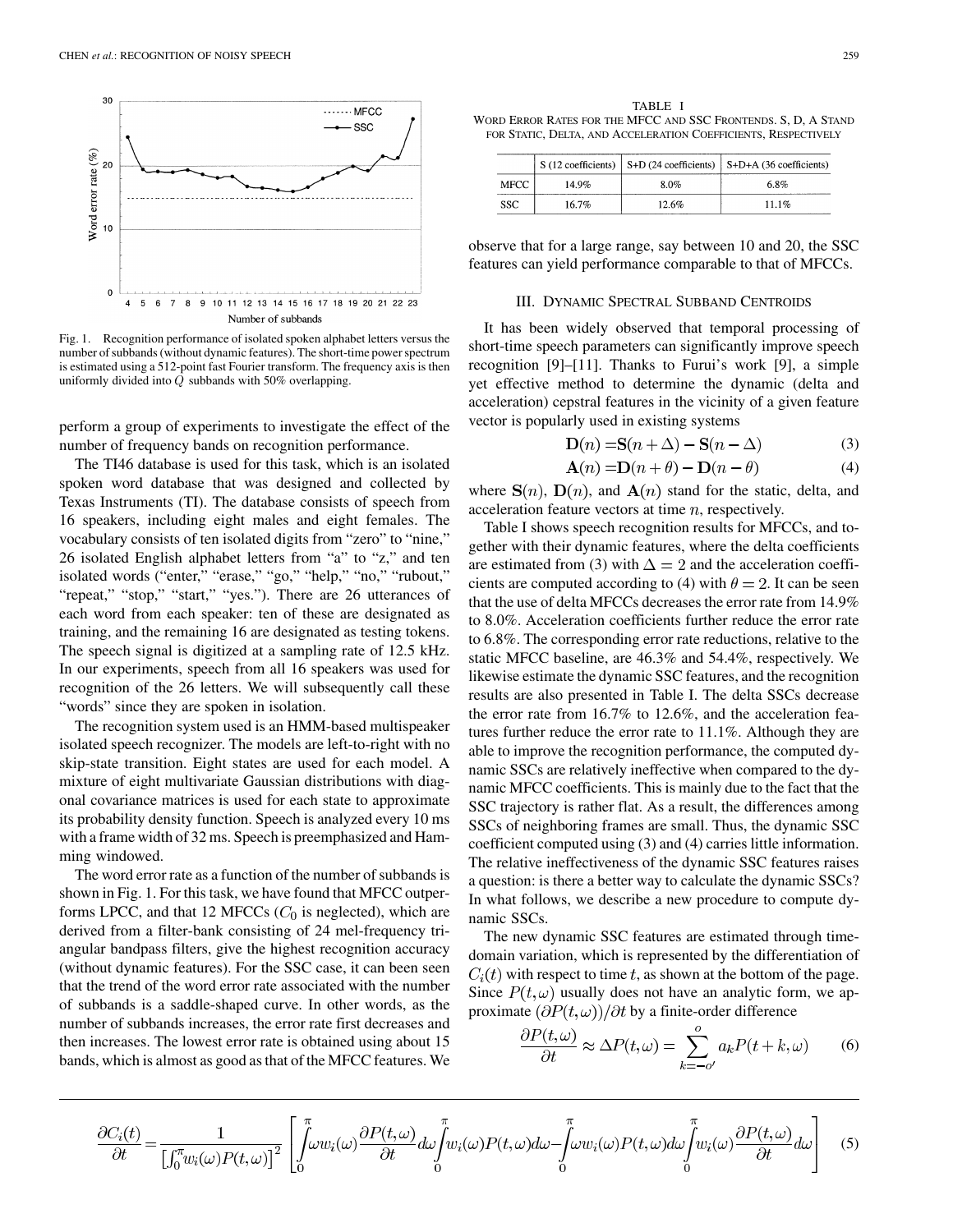TABLE II WORD ERROR RATES FOR THE MFCC AND MODIFIED SSC FRONTENDS. S, D, A, AND L STAND FOR STATIC, DELTA, ACCELERATION, AND LONG-TERM DELTA COEFFICIENTS, RESPECTIVELY

|      |       |      | $S(12 \text{ coefficients})$ S+D (24 coefficients) S+D+A (36 coefficients) S+D+L (36 coefficients) |     |
|------|-------|------|----------------------------------------------------------------------------------------------------|-----|
| MFCC | 14 9% | 8.0% | 6.8%                                                                                               | -   |
| -SSC | 16.7% | 9.5% | 8.3%                                                                                               | 69% |

where  $\sigma$  and  $\sigma'$  are the orders of the difference equation, and  $a_k$ 's are some real-valued coefficients. On substituting (6) into the right hand side of (5), it can be shown that

where 
$$
\frac{\partial C_i(t)}{\partial t} \approx \Delta C_i(t) = \sum_{k=-o'}^{o} b_k C_i(t+k)
$$
 (7)  
\n
$$
\begin{cases} a_k \frac{M_i^0(t+k)}{M^0(t)}, & \text{for } k \neq 0 \end{cases}
$$

$$
b_k = \begin{cases} a_1 \sum_{i,j=0}^{N_i^0(t)} a_j \frac{M_i^0(t+j)}{M_i^0(t)}, & \text{for } k = 0. \end{cases}
$$
 (8)

For brevity, the intermediate derivation is eliminated. Comparing (3) and (4) with (6), one can readily see the difference between the conventional dynamic features and the proposed dynamic features. In brief, the conventional dynamic features are computed through a difference equation with constant coefficients, while the proposed dynamic features are estimated through a difference equation with coefficients varying according to  $M_i^0(t)$  and  $M_i^0(t+k)$ , which are essentially the ith subband energies at time t and  $(t + k)$ .

A paramount issue in computing dynamic SSCs using (7) is to obtain the  $a_k$  coefficients and eventually the  $b_k$ 's. It is noted that the dynamic coefficient computed from (7) is unbounded. This large dynamic range of the dynamic coefficients may cause the succeeding HMM training process to diverge. However, this problem can be circumvented by limiting the dynamic range of the  $b_k$ 's. In this letter, we suggest a heuristic set of  $b_k$ 

$$
b_k = \begin{cases} \frac{M_i^0(t+k)}{M_i^0(t+k) + M_i^0(t-k)}, & \text{for } k = 2\\ \frac{-M_i^0(t+k)}{M_i^0(t+k) + M_i^0(t-k)}, & \text{for } k = -2\\ 0, & \text{else} \end{cases}
$$
(9)

to compute the delta SSCs. It can be easily shown that  $-1 \le$  $b_k \leq 1$ . The resulting dynamic SSC will, therefore, be in a reasonable range. Once the delta SSC features are estimated, (4) can be used to compute the acceleration coefficients.

The first three columns of Table II show the results using the proposed delta SSC features for the same recognition task as in the previous experiment. The new delta SSCs decrease the error rate from 16.7% to 9.5%. The corresponding error rate reduction is 43.1%. Using the acceleration coefficients further reduces the error rate to 8.3%.

Through investigation, we found that better recognition performance can be obtained by using long-term delta centroid features to replace the acceleration coefficients. We suggest using (7) to compute the long-term delta centroids with

$$
b_k = \begin{cases} \frac{M_i^0(t+k)}{M_i^0(t+k) + M_i^0(t-k)}, & \text{for } k = 4\\ \frac{-M_i^0(t+k)}{M_i^0(t+k) + M_i^0(t-k)}, & \text{for } k = -4\\ 0, & \text{else.} \end{cases}
$$
(10)

The result is also shown in the last column of Table II. As seen, using long-term delta coefficients, the recognition error rate is reduced to 6.9%, which is as good as the performance of MFCCs. Comparing Table II with Table I, one can see the effectiveness of the proposed dynamic SSC features.

## IV. ROBUSTNESS OF THE SSC FEATURES WITH RESPECT TO NOISE

This experiment compares the SSC and MFCC features for noisy speech recognition. The test bed and recognition system are the same as in the previous experiments. To control the SNR, we directly add some noise to speech signals in the test set while the training speech is kept clean. Two types of noise are used: computer-generated white Gaussian noise and babbling noise recorded from a New York City train station. The SSC feature vector consists of 36 coefficients, including 12 static, 12 delta [computed according to (7) and (9)], and 12 long-term [computed according to (7) and (10)] coefficients. The MFCC vector also consists of 36 coefficients: 12 static, 12 delta, and 12 acceleration coefficients [computed from (3) and (4)]. The recognition results are presented in Fig. 2.

The MFCC coefficients are derived from the filter-bank energies. They are sensitive to the level of noise. As the SNR decreases, recognition performance using MFCCs decreases dramatically. Compared with MFCCs, SSCs mainly represent spectral peaks of speech sounds. Since it has a flat spectrum, the Gaussian noise does not affect the peak positions of the speech spectrum very much. Hence the SSC features perform significantly better than the MFCC coefficients in Gaussian noise.

The babbling noise consists of some background speech signals. In such a condition, noise does not only alter the power level of a speech signal, but also dramatically affects the peak positions of the speech spectrum. In this case, both MFCCs and SSCs deviate from their counterparts in the clean condition. They produce similar recognition performance in this noise condition.

## V. AURORA EVALUATION FOR THE SDC-AURORA SPANISH DATABASE

The purpose of this test is to evaluate the SSC features for the connected digits recognition task on the SpeechDat-Car (SDC) Aurora Spanish database, which is used by the Aurora consortium to test the performance of the frontend with well-matched training and testing as well as its performance in mismatched conditions likely to be encountered in deployed ASR systems. It contains more than 160 speakers and 4914 recordings (files) from a close-talking microphone and a hands-free microphone installed in a car under various driving conditions. The files are classified into three categories: quiet, low noisy, and highly noisy conditions, depending on the driving condition. For the consistency of comparison of results among different researchers, the database is designed by the Aurora consortium